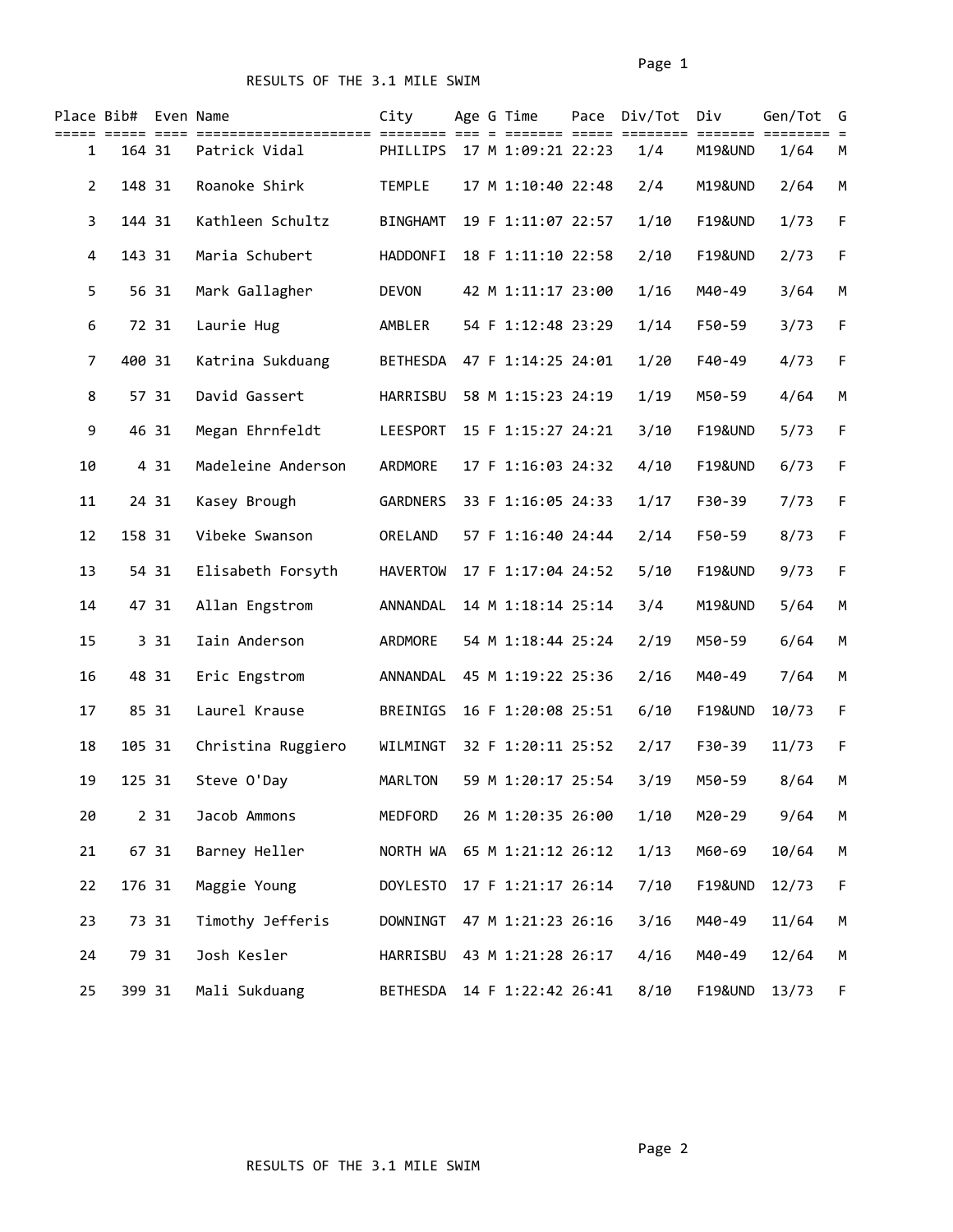|    | Place Bib# Even Name |       | City              |                             |  | Age G Time         | Pace | Div/Tot | Div                | Gen/Tot | G |
|----|----------------------|-------|-------------------|-----------------------------|--|--------------------|------|---------|--------------------|---------|---|
| 26 | 174 31               |       | Natalie Yim       | DOYLESTO 17 F 1:23:12 26:51 |  |                    |      | 9/10    | <b>F19&amp;UND</b> | 14/73   | F |
| 27 | 106 31               |       | Gabe Miksa        | <b>DOYLESTO</b>             |  | 14 M 1:23:36 26:59 |      | 4/4     | M19&UND            | 13/64   | M |
| 28 | 171 31               |       | Eugene Wingert    | <b>DOYLESTO</b>             |  | 57 M 1:24:15 27:11 |      | 4/19    | M50-59             | 14/64   | M |
| 29 | 110 31               |       | Stacey Miller     | LANSDALE                    |  | 43 F 1:24:44 27:20 |      | 2/20    | F40-49             | 15/73   | F |
| 30 |                      | 17 31 | Thomas Bell       | READING                     |  | 50 M 1:25:19 27:32 |      | 5/19    | M50-59             | 15/64   | M |
| 31 |                      | 13 31 | Jennifer Bauman   | MORRIS P                    |  | 46 F 1:26:05 27:46 |      | 3/20    | F40-49             | 16/73   | F |
| 32 | 160 31               |       | Anne Tilley       | PITTSBUR                    |  | 54 F 1:26:49 28:01 |      | 3/14    | F50-59             | 17/73   | F |
| 33 |                      | 64 31 | Mark Haftkowycz   | PENNINGT                    |  | 52 M 1:27:20 28:11 |      | 6/19    | M50-59             | 16/64   | M |
| 34 |                      | 5 31  | Federico Andino   | <b>CONSHOHO</b>             |  | 43 M 1:27:31 28:14 |      | 5/16    | M40-49             | 17/64   | M |
| 35 |                      | 30 31 | Mathieu Nelessen  | FLEMINGT                    |  | 42 M 1:28:02 28:24 |      | 6/16    | M40-49             | 18/64   | M |
| 36 |                      | 26 31 | Barbara Burke     | <b>WYNCOTE</b>              |  | 57 F 1:28:20 28:30 |      | 4/14    | F50-59             | 18/73   | F |
| 37 | 145 31               |       | Peter Shauger     | PAOLI                       |  | 47 M 1:28:24 28:31 |      | 7/16    | M40-49             | 19/64   | M |
| 38 |                      | 14 31 | Mark Begley       | MEDFORD                     |  | 54 M 1:28:33 28:34 |      | 7/19    | M50-59             | 20/64   | M |
| 39 | 100 31               |       | Deborah Meany     | WEST ORA                    |  | 50 F 1:28:47 28:39 |      | 5/14    | F50-59             | 19/73   | F |
| 40 | 127 31               |       | Orly Olbum        | WASHINGT                    |  | 24 F 1:28:57 28:42 |      | 2/10    | M20-29             | 20/73   | F |
| 41 |                      | 45 31 | Andrew Deck       | READING                     |  | 40 M 1:29:11 28:47 |      | 8/16    | M40-49             | 21/64   | M |
| 42 | 162 31               |       | Darren Townsend   | COLLEGEV                    |  | 37 M 1:30:28 29:11 |      | 1/7     | M30-39             | 22/64   | M |
| 43 | 126 31               |       | Jon Olbum         | PITTSBUR                    |  | 62 M 1:30:41 29:16 |      | 2/13    | M60-69             | 23/64   | M |
| 44 |                      | 37 31 | Michael Conlan    | PRINCETO                    |  | 62 M 1:30:41 29:16 |      | 3/13    | M60-69             | 24/64   | M |
| 45 |                      | 51 31 | Joseph Feher      | HATFIELD                    |  | 53 M 1:31:09 29:24 |      | 8/19    | M50-59             | 25/64   | M |
| 46 | 163 31               |       | Lauren Twombly    | MOUNTAIN                    |  | 36 F 1:31:13 29:26 |      | 3/17    | F30-39             | 21/73   | F |
| 47 |                      | 49 31 | John Evans        | <b>BROOMALL</b>             |  | 55 M 1:31:35 29:33 |      | 9/19    | M50-59             | 26/64   | М |
| 48 |                      | 40 31 | Thomas Cornes     | COLLEGEV                    |  | 25 M 1:31:36 29:33 |      | 3/10    | M20-29             | 27/64   | М |
| 49 |                      | 59 31 | Ruth Gilgenbach   | LAWRENCE                    |  | 34 F 1:31:36 29:33 |      | 4/17    | F30-39             | 22/73   | F |
| 50 |                      | 90 31 | Olivia Lindenberg | WASHINGT                    |  | 24 F 1:31:53 29:39 |      | 4/10    | M20-29             | 23/73   | F |

Page 3 and 2012 and 2012 and 2012 and 2012 and 2012 and 2012 and 2012 and 2012 and 2012 and 2012 and 2012 and

Place Bib# Even Name  $City$  Age G Time Pace Div/Tot Div Gen/Tot G ===== ===== ==== ===================== ======== === = ======= ===== ======== ======= ======== =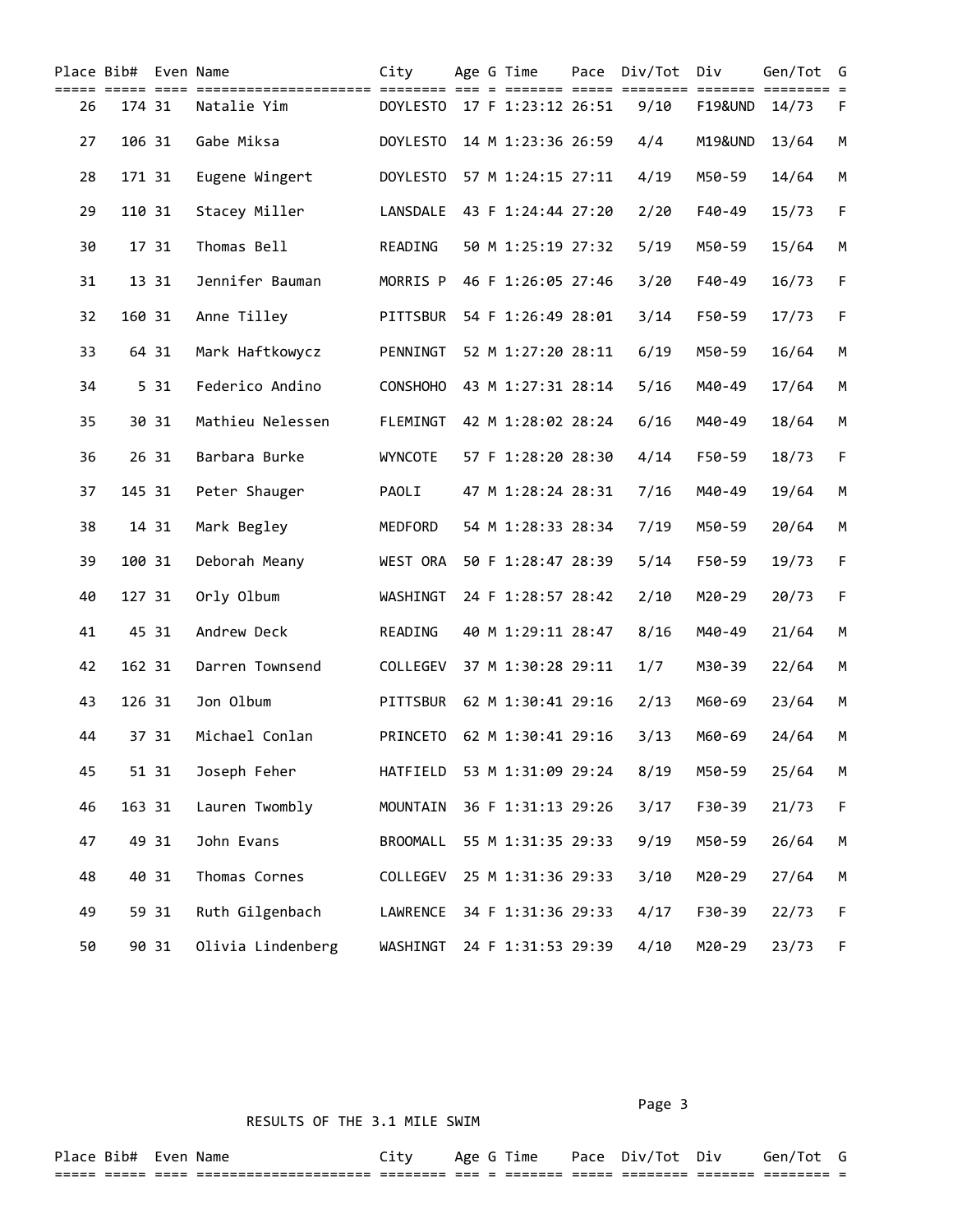| 51 | 109 31 | Paula Miller        | LANCASTE        | 47 F 1:31:53 29:39 | 4/20  | F40-49             | 24/73 | F           |
|----|--------|---------------------|-----------------|--------------------|-------|--------------------|-------|-------------|
| 52 | 53 31  | Jason Fiske         | FLEMINGT        | 49 M 1:32:14 29:45 | 9/16  | M40-49             | 28/64 | M           |
| 53 | 104 31 | John Metzler        | PHILADEL        | 31 M 1:32:30 29:51 | 2/7   | M30-39             | 29/64 | M           |
| 54 | 147 31 | Kara Shiffer        | NEW CUMB        | 40 F 1:32:58 30:00 | 5/20  | F40-49             | 25/73 | $\mathsf F$ |
| 55 | 116 31 | Jordan Mulligan     | MEDFORD         | 29 M 1:33:24 30:08 | 5/10  | M20-29             | 30/64 | M           |
| 56 | 88 31  | Andrea Lawrence     | HAVERFOR        | 53 F 1:33:28 30:09 | 6/14  | F50-59             | 26/73 | $\mathsf F$ |
| 57 | 131 31 | Kimberly Plewa      | CRANFORD        | 36 F 1:33:39 30:13 | 5/17  | F30-39             | 27/73 | $\mathsf F$ |
| 58 | 132 31 | Hannah Plimpton     | QUAKERTO        | 34 F 1:33:43 30:14 | 6/17  | F30-39             | 28/73 | F           |
| 59 | 38 31  | Chris Constable     | CHALFONT        | 48 M 1:34:04 30:21 | 10/16 | M40-49             | 31/64 | M           |
| 60 | 136 31 | Kristina Rebert     | GETTYSBU        | 56 F 1:34:36 30:31 | 7/14  | F50-59             | 29/73 | $\mathsf F$ |
| 61 | 167 31 | April Warrick       | DANVILLE        | 27 F 1:34:37 30:32 | 6/10  | M20-29             | 30/73 | $\mathsf F$ |
| 62 | 138 31 | John Sabatino       | MORRIS P        | 52 M 1:34:57 30:38 | 10/19 | M50-59             | 32/64 | M           |
| 63 | 86 31  | Kyle Ladden         | PLYMOUTH        | 39 M 1:36:47 31:13 | 3/7   | M30-39             | 33/64 | M           |
| 64 | 8 31   | Maribeth Baker      | COLLEGEV        | 46 F 1:36:58 31:17 | 6/20  | F40-49             | 31/73 | $\mathsf F$ |
| 65 | 95 31  | Eponine Lupo        | CHERRY H        | 29 F 1:37:15 31:23 | 7/10  | M20-29             | 32/73 | $\mathsf F$ |
| 66 | 6 31   | Samantha Arey       | <b>HAVERTOW</b> | 18 F 1:37:32 31:28 | 10/10 | <b>F19&amp;UND</b> | 33/73 | F           |
| 67 | 153 31 | Rebecca Smith       | WEST CHE        | 57 F 1:37:35 31:29 | 8/14  | F50-59             | 34/73 | $\mathsf F$ |
| 68 | 61 31  | Becky Goldszal      | <b>HAVERTOW</b> | 47 F 1:37:36 31:29 | 7/20  | F40-49             | 35/73 | $\mathsf F$ |
| 69 | 91 31  | Stephen Lougee      | MANHEIM         | 36 M 1:39:31 32:06 | 4/7   | M30-39             | 34/64 | M           |
| 70 | 66 31  | Alison Headley      | SOUTH OR        | 46 F 1:40:08 32:18 | 8/20  | F40-49             | 36/73 | $\mathsf F$ |
| 71 | 155 31 | Jill Spirk          | HELLERTO        | 20 F 1:40:51 32:32 | 8/10  | M20-29             | 37/73 | F           |
| 72 | 139 31 | John Salamone       | POTTSTOW        | 59 M 1:40:56 32:34 | 11/19 | M50-59             | 35/64 | М           |
| 73 | 140 31 | Diana Santa Maria   | BEDMINST        | 33 F 1:40:59 32:35 | 7/17  | F30-39             | 38/73 | F           |
| 74 | 92 31  | John Loxterman      | GLENSIDE        | 53 M 1:41:13 32:39 | 12/19 | M50-59             | 36/64 | М           |
| 75 | 129 31 | Christina Pitchford | ROYERSFO        | 36 F 1:41:49 32:51 | 8/17  | F30-39             | 39/73 | F           |

|    | Place Bib# Even Name |                                                                                          | Citv                                          |  |  | Age G Time     Pace   Div/Tot   Div | Gen/Tot G |  |
|----|----------------------|------------------------------------------------------------------------------------------|-----------------------------------------------|--|--|-------------------------------------|-----------|--|
|    |                      |                                                                                          |                                               |  |  |                                     |           |  |
|    |                      | 76   77 31  Kimberly Karpinski   FREEHOLD 31 F 1:45:33 34:03   9/17   F30-39   40/73   F |                                               |  |  |                                     |           |  |
| 77 |                      | 16 31   Samantha Bermudez                                                                | LANCASTE 28 F 1:45:37 34:05 9/10 M20-29 41/73 |  |  |                                     |           |  |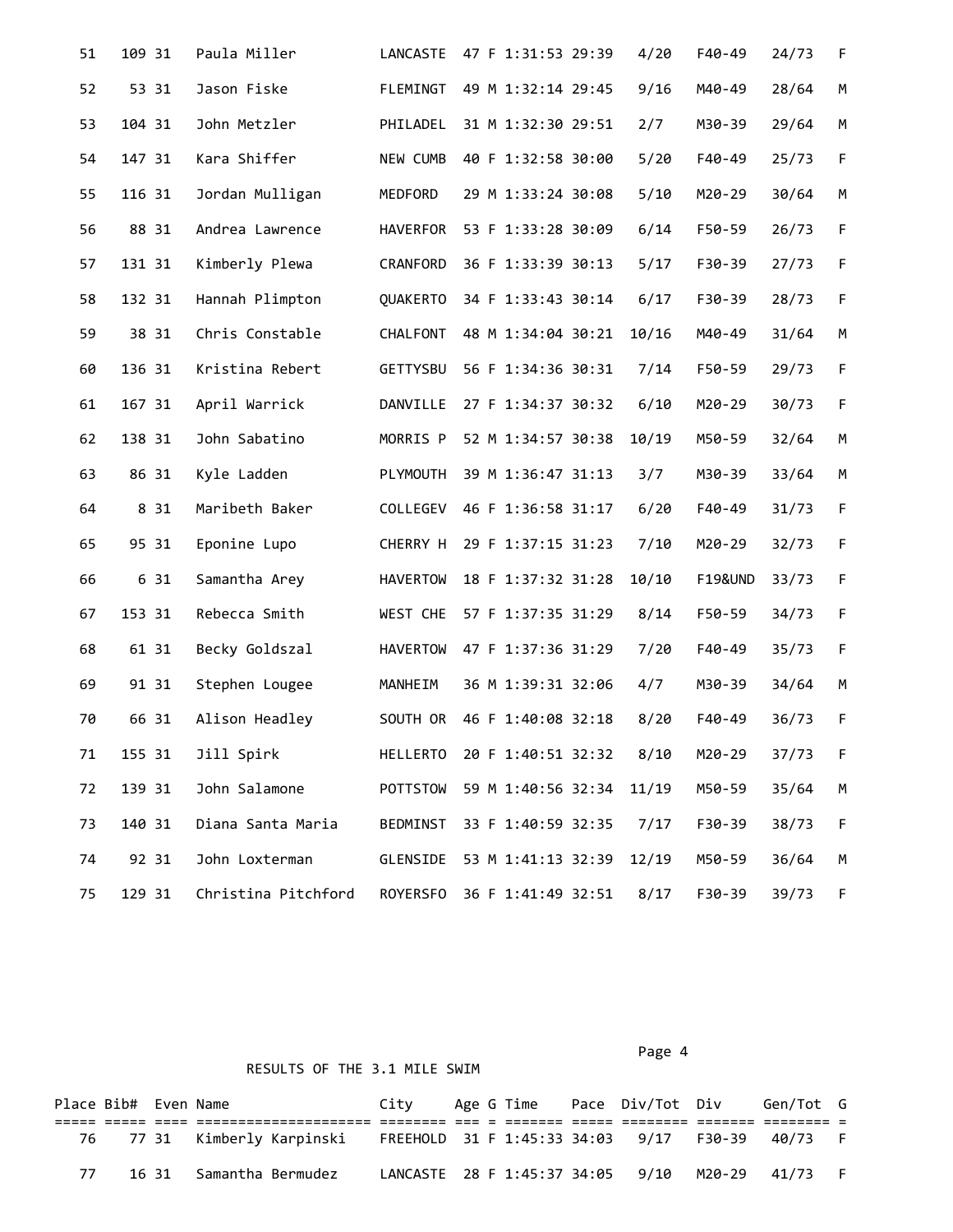| 78  | 96 31  | Eileen Maguire                 | <b>EMMAUS</b>   | 60 F 1:45:54 34:10 | 1/5   | F60-69 | 42/73 | F.          |
|-----|--------|--------------------------------|-----------------|--------------------|-------|--------|-------|-------------|
| 79  | 169 31 | Amanda Whelan                  | <b>DOYLESTO</b> | 31 F 1:45:58 34:11 | 10/17 | F30-39 | 43/73 | F           |
| 80  | 80 31  | Sophie Kim                     | PHILADEL        | 36 F 1:46:19 34:18 | 11/17 | F30-39 | 44/73 | $\mathsf F$ |
| 81  | 124 31 | John Nye                       | NAZARETH        | 40 M 1:46:25 34:20 | 11/16 | M40-49 | 37/64 | M           |
| 82  | 27 31  | George Burke                   | BROOKLYN        | 47 M 1:47:06 34:33 | 12/16 | M40-49 | 38/64 | M           |
| 83  | 10 31  | Marie Barbich                  | RIVERTON        | 49 F 1:47:25 34:39 | 9/20  | F40-49 | 45/73 | F           |
| 84  | 746 31 | Allison Spreng                 | BENSALEM        | 35 F 1:47:37 34:43 | 12/17 | F30-39 | 46/73 | $\mathsf F$ |
| 85  | 168 31 | Debra Weier                    | PRINCETO        | 64 F 1:47:55 34:49 | 2/5   | F60-69 | 47/73 | $\mathsf F$ |
| 86  | 175 31 | Harris Young                   | <b>DOYLESTO</b> | 51 M 1:48:27 34:59 | 13/19 | M50-59 | 39/64 | M           |
| 87  | 63 31  | Brigitta Gundersen             | NEW YORK        | 35 F 1:48:27 34:59 | 13/17 | F30-39 | 48/73 | $\mathsf F$ |
| 88  | 20 31  | Shannon Bol                    | MONTGOME        | 52 F 1:48:46 35:05 | 9/14  | F50-59 | 49/73 | F           |
| 89  | 12 31  | Cynthia Bartus                 | <b>BETHLEHE</b> | 41 F 1:49:32 35:20 | 10/20 | F40-49 | 50/73 | F           |
| 90  | 62 31  | Janette Gorniak                | WARRINGT        | 60 F 1:49:35 35:21 | 3/5   | F60-69 | 51/73 | F           |
| 91  | 150 31 | Annemarie Simpson              | LA PLATA        | 40 F 1:50:14 35:34 | 11/20 | F40-49 | 52/73 | $\mathsf F$ |
| 92  | 22 31  | Kenneth Boyle                  | MORRISVI        | 62 M 1:51:21 35:56 | 4/13  | M60-69 | 40/64 | M           |
| 93  | 84 31  | Melissa Koehler                | MOUNTVIL        | 37 F 1:52:12 36:12 | 14/17 | F30-39 | 53/73 | F           |
| 94  | 102 31 | Seth Melroy                    | NORTH WA        | 39 M 1:52:31 36:18 | 5/7   | M30-39 | 41/64 | M           |
| 95  | 113 31 | James Moff                     | WILLIAMS        | 64 M 1:53:30 36:37 | 5/13  | M60-69 | 42/64 | M           |
| 96  | 114 31 | Nina Mortelliti                | WEST CHE        | 29 F 1:53:55 36:45 | 10/10 | M20-29 | 54/73 | $\mathsf F$ |
| 97  | 21 31  | Rosina Bolen                   | ORRTANNA        | 46 F 1:54:37 36:59 | 12/20 | F40-49 | 55/73 | $\mathsf F$ |
| 98  | 128 31 | Amanda Piccirilli-Hal LANSDALE |                 | 32 F 1:54:54 37:04 | 15/17 | F30-39 | 56/73 | F           |
| 99  | 156 31 | Jiri Stejskal                  | WYNCOTE         | 58 M 1:55:23 37:13 | 14/19 | M50-59 | 43/64 | М           |
| 100 | 170 31 | Nora Whittaker Jones           | <b>CONSHOHO</b> | 40 F 1:55:27 37:15 | 13/20 | F40-49 | 57/73 | F           |

Page 5 and 2012 and 2012 and 2012 and 2012 and 2012 and 2012 and 2012 and 2012 and 2012 and 2012 and 2012 and

| Place Bib# Even Name |  |                           | Citv                                     |  |  | Age G Time     Pace   Div/Tot   Div | Gen/Tot G |  |
|----------------------|--|---------------------------|------------------------------------------|--|--|-------------------------------------|-----------|--|
|                      |  |                           |                                          |  |  |                                     |           |  |
|                      |  | 101 173 31 Elizabeth Wood | AMBLER 53 F 1:55:36 37:18 10/14 F50-59   |  |  |                                     | 58/73 F   |  |
| 102                  |  | 41 31 Scott Corsello      | RIVERTON 59 M 1:55:40 37:19 15/19 M50-59 |  |  |                                     | 44/64 M   |  |
| 103                  |  | 142 31 Conrad Schaffer    | MONROEVI 52 M 1:56:01 37:26 16/19 M50-59 |  |  |                                     | 45/64 M   |  |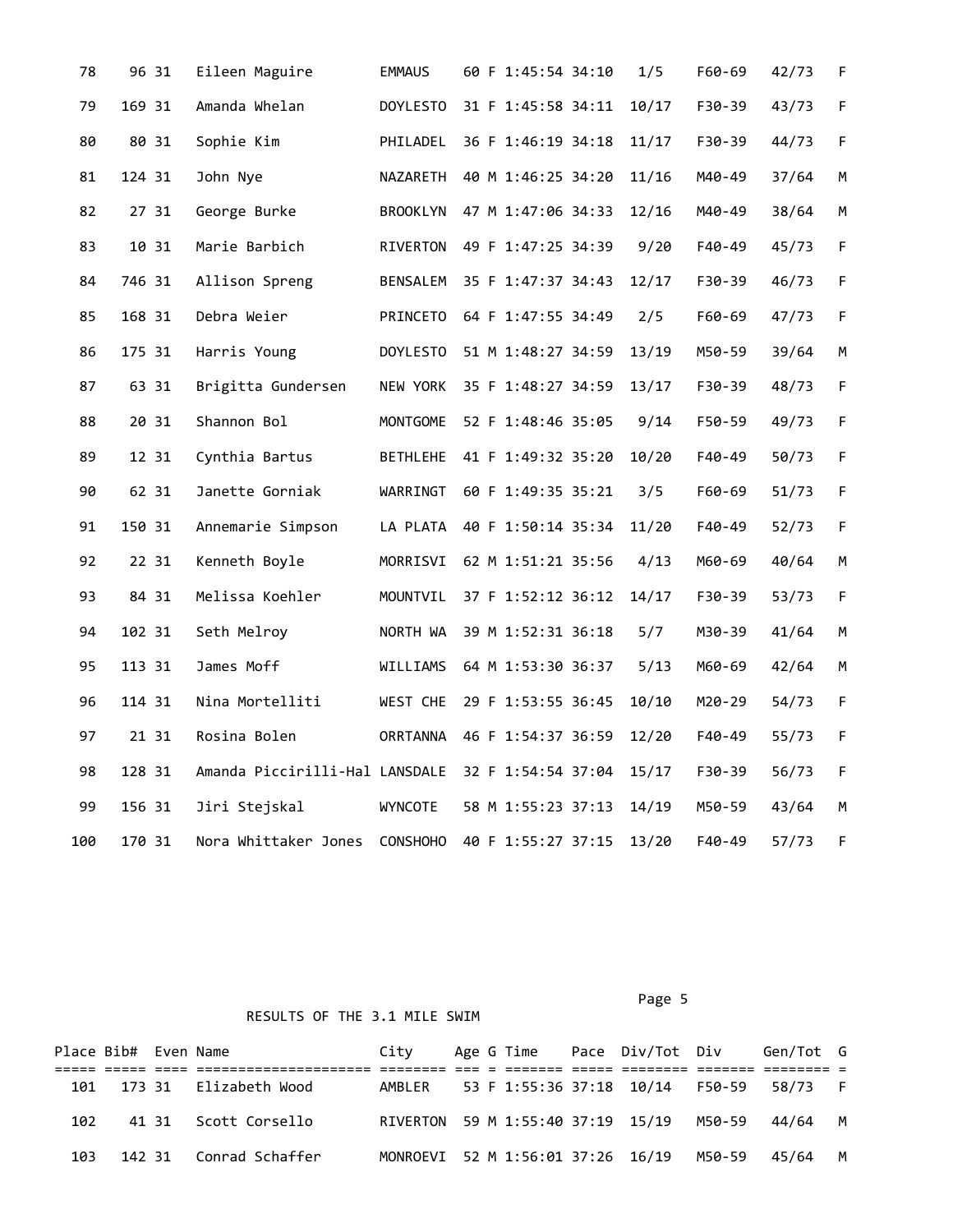| 104 | 69 31  | Merrill Hilf      | PHILADEL        | 59 F 1:56:34 37:36 | 11/14 | F50-59 | 59/73 | F.          |
|-----|--------|-------------------|-----------------|--------------------|-------|--------|-------|-------------|
| 105 | 25 31  | Sinclair Brown    | MEDIA           | 66 F 1:57:00 37:45 | 4/5   | F60-69 | 60/73 | F           |
| 106 | 50 31  | Thomas Evans      | GLENSIDE        | 60 M 1:57:19 37:51 | 6/13  | M60-69 | 46/64 | M           |
| 107 | 146 31 | Adam Shellenhamer | <b>WAYNE</b>    | 30 M 1:57:25 37:53 | 6/7   | M30-39 | 47/64 | M           |
| 108 | 149 31 | James Simon       | <b>WYNNEWOO</b> | 64 M 1:57:30 37:54 | 7/13  | M60-69 | 48/64 | M           |
| 109 | 121 31 | David Noa         | <b>DOYLESTO</b> | 60 M 1:57:47 38:00 | 8/13  | M60-69 | 49/64 | М           |
| 110 | 98 31  | Terry McGinty     | PITTSTON        | 64 M 1:58:30 38:14 | 9/13  | M60-69 | 50/64 | M           |
| 111 | 166 31 | Wendy Walsh       | GLADWYNE        | 52 F 1:59:50 38:40 | 12/14 | F50-59 | 61/73 | F           |
| 112 | 152 31 | Mark Smith        | <b>NEWTOWN</b>  | 39 M 2:00:06 38:45 | 7/7   | M30-39 | 51/64 | M           |
| 113 | 74 31  | Jerry Jellig      | <b>HADDONFI</b> | 50 M 2:01:12 39:06 | 17/19 | M50-59 | 52/64 | M           |
| 114 | 55 31  | Layna Furuhata    | BASKING         | 45 F 2:01:24 39:10 | 14/20 | F40-49 | 62/73 | F           |
| 115 | 76 31  | Carolyn Joniak    | MORRISVI        | 49 F 2:02:25 39:30 | 15/20 | F40-49 | 63/73 | F           |
| 116 | 111 31 | Joe Millet        | LANSDALE        | 68 M 2:02:44 39:36 | 10/13 | M60-69 | 53/64 | М           |
| 117 | 165 31 | Richard Wallace   | ENGLISHT        | 71 M 2:03:44 39:55 | 1/2   | M70+   | 54/64 | M           |
| 118 | 32 31  | Marie Clark       | <b>DOVER</b>    | 49 F 2:04:16 40:05 | 16/20 | F40-49 | 64/73 | F           |
| 119 | 135 31 | Tara Rasmussen    | NOTTINGH        | 38 F 2:04:16 40:06 | 16/17 | F30-39 | 65/73 | F           |
| 120 | 75 31  | Melissa Johnson   | SKANEATE        | 43 F 2:04:50 40:17 | 17/20 | F40-49 | 66/73 | F           |
| 121 | 58 31  | Karin Getz        | PITTSTON        | 43 F 2:06:09 40:42 | 18/20 | F40-49 | 67/73 | $\mathsf F$ |
| 122 | 137 31 | Robert Rudolph    | MECHANIC        | 62 M 2:06:43 40:53 | 11/13 | M60-69 | 55/64 | М           |
| 123 | 118 31 | Kevin Mulvey      | PHILADEL        | 42 M 2:07:17 41:04 | 13/16 | M40-49 | 56/64 | M           |
| 124 | 117 31 | Larry Mulligan    | MOORESTO        | 60 M 2:08:05 41:19 | 12/13 | M60-69 | 57/64 | М           |
| 125 | 60 31  | Terry Godshall    | SEWELL          | 52 M 2:08:10 41:21 | 18/19 | M50-59 | 58/64 | М           |

Page 6 and the contract of the contract of the contract of the contract of the contract of the contract of the

|     | Place Bib# Even Name |                                                         | City                              |  |                          | Age G Time Pace Div/Tot Div |        | Gen/Tot G |     |
|-----|----------------------|---------------------------------------------------------|-----------------------------------|--|--------------------------|-----------------------------|--------|-----------|-----|
| 126 | 83 31                | George Koefler                                          | ABINGTON 55 M 2:08:28 41:27 19/19 |  |                          |                             | M50-59 | 59/64     | M   |
| 127 | 44 31                | Isabella De La Houssa LAWRENCE 55 F 2:11:14 42:20 13/14 |                                   |  |                          |                             | F50-59 | 68/73     | - F |
| 128 | 11 31                | Reed Barnitz                                            | CHALFONT                          |  | 79 M 2:11:42 42:29       | 2/2                         | M70+   | 60/64     | M   |
| 129 | 115 31               | Suzanne Muench                                          | NORRISTO                          |  | 41 F 2:12:46 42:50 19/20 |                             | F40-49 | 69/73     | - F |
| 130 | 130 31               | Carolyn Placke                                          | PHILADEL 55 F 2:15:00 43:33 14/14 |  |                          |                             | F50-59 | 70/73     | - F |